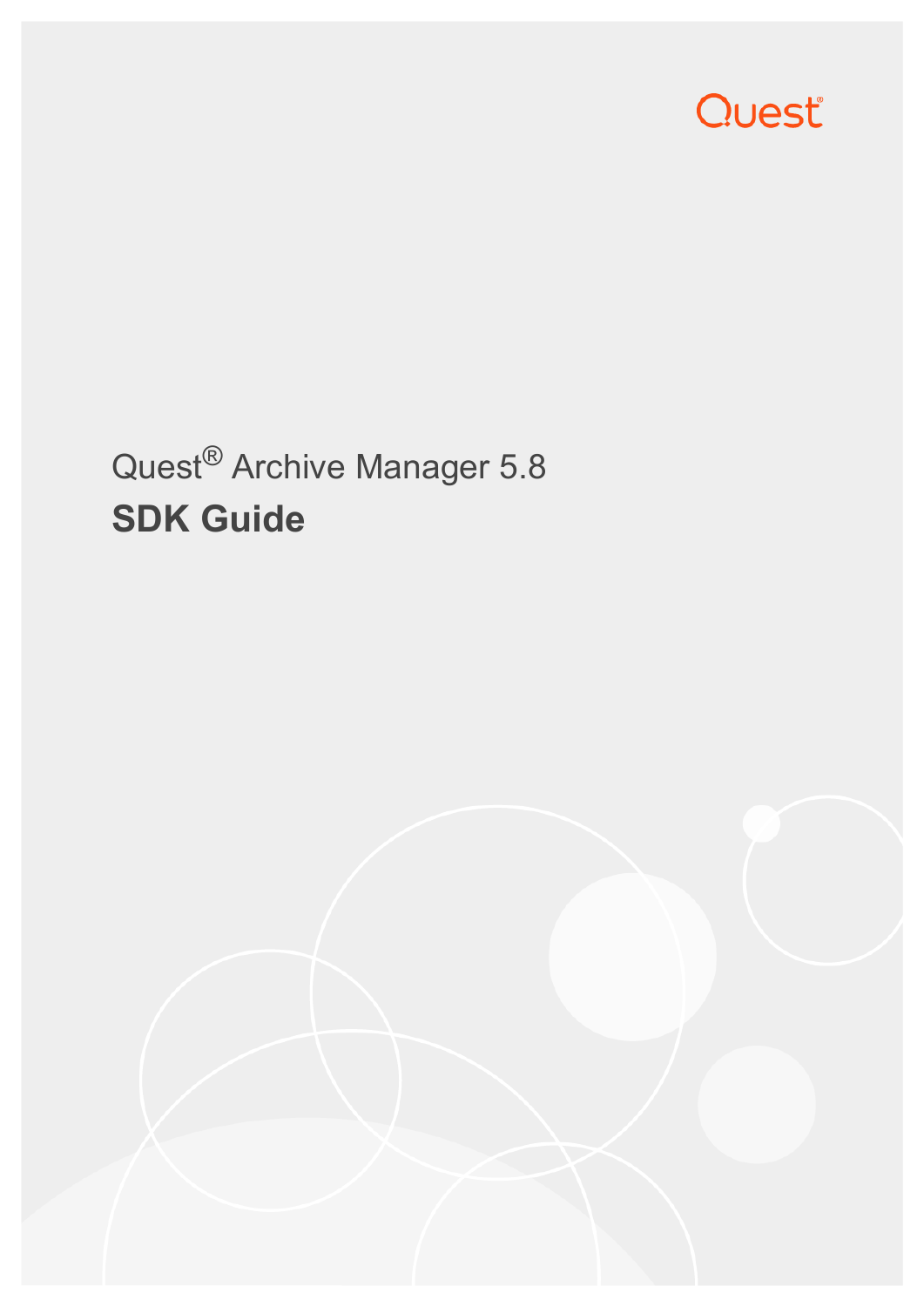#### **© 2020 Quest Software Inc.**

#### **ALL RIGHTS RESERVED.**

This guide contains proprietary information protected by copyright. The software described in this guide is furnished under a software license or nondisclosure agreement. This software may be used or copied only in accordance with the terms of the applicable agreement. No part of this guide may be reproduced or transmitted in any form or by any means, electronic or mechanical, including photocopying and recording for any purpose other than the purchaser's personal use without the written permission of Quest Software Inc.

The information in this document is provided in connection with Quest Software products. No license, express or implied, by estoppel or otherwise, to any intellectual property right is granted by this document or in connection with the sale of Quest<br>Software products. EXCEPT AS SET FORTH IN THE TERMS AND CONDITIONS AS SPECIFIED IN THE LICENSE<br>A EXPRESS, IMPLIED OR STATUTORY WARRANTY RELATING TO ITS PRODUCTS INCLUDING, BUT NOT LIMITED TO, THE IMPLIED WARRANTY OF MERCHANTABILITY, FITNESS FOR A PARTICULAR PURPOSE, OR NON-INFRINGEMENT. IN NO EVENT SHALL QUEST SOFTWARE BE LIABLE FOR ANY DIRECT, INDIRECT, CONSEQUENTIAL, PUNITIVE, SPECIAL OR INCIDENTAL DAMAGES (INCLUDING, WITHOUT LIMITATION, DAMAGES FOR LOSS OF PROFITS, BUSINESS<br>INTERRUPTION OR LOSS OF INFORMATION) ARISING OUT OF THE USE OR INABILITY TO USE THIS DOCUMENT, EVEN IF QUEST SOFTWARE HAS BEEN ADVISED OF THE POSSIBILITY OF SUCH DAMAGES. Quest Software makes no representations or warranties with respect to the accuracy or completeness of the contents of this document and reserves the right to make changes to specifications and product descriptions at any time without notice. Quest Software does not make any commitment to update the information contained in this document.

If you have any questions regarding your potential use of this material, contact:

Quest Software Inc. Attn: LEGAL Dept. 4 Polaris Way Aliso Viejo, CA 92656

Refer to our website [\(www.quest.com](http://www.quest.com)) for regional and international office information.

#### **Patents**

Quest Software is proud of our advanced technology. Patents and pending patents may apply to this product. For the most current information about applicable patents for this product, please visit our website at www.quest.com/legal.

#### **Trademarks**

Quest Software, Quest, and the Quest logo are trademarks and registered trademarks of Quest Software Inc. in the U.S.A. and other countries. For a complete list of Quest Software trademarks, please visit our website at [www.quest.com/legal](http://www.quest.com/legal). All other trademarks, servicemarks, registered trademarks, and registered servicemarks are the property of their respective owners.

#### **Legend**

**CAUTION: A CAUTION icon indicates potential damage to hardware or loss of data if instructions are not followed.** ţ

**IMPORTANT**, **NOTE**, **TIP**, **MOBILE**, or **VIDEO:** An information icon indicates supporting information.i

Archive Manager SDK Guide Updated - March 2020 Software Version - 5.8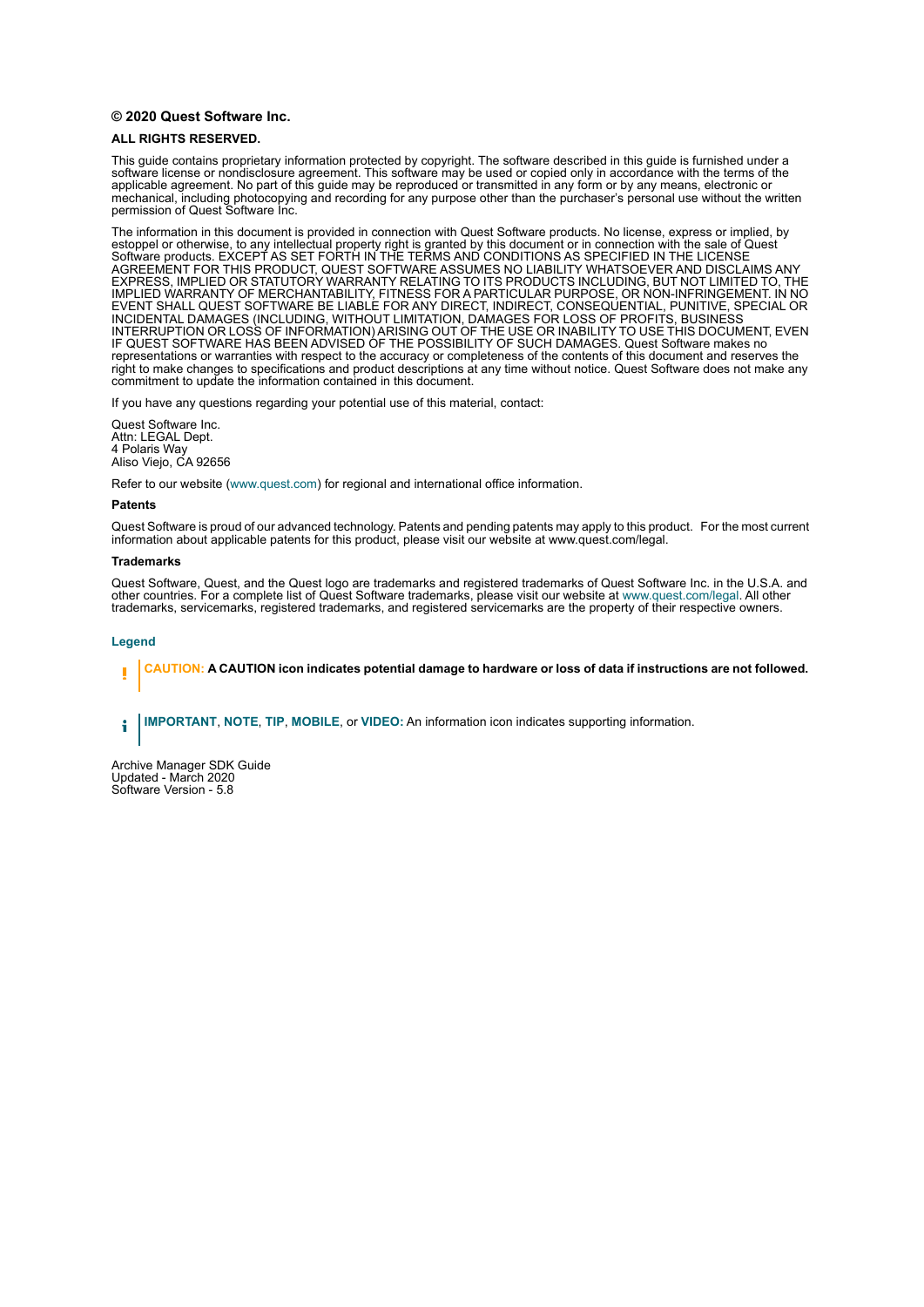### **Contents**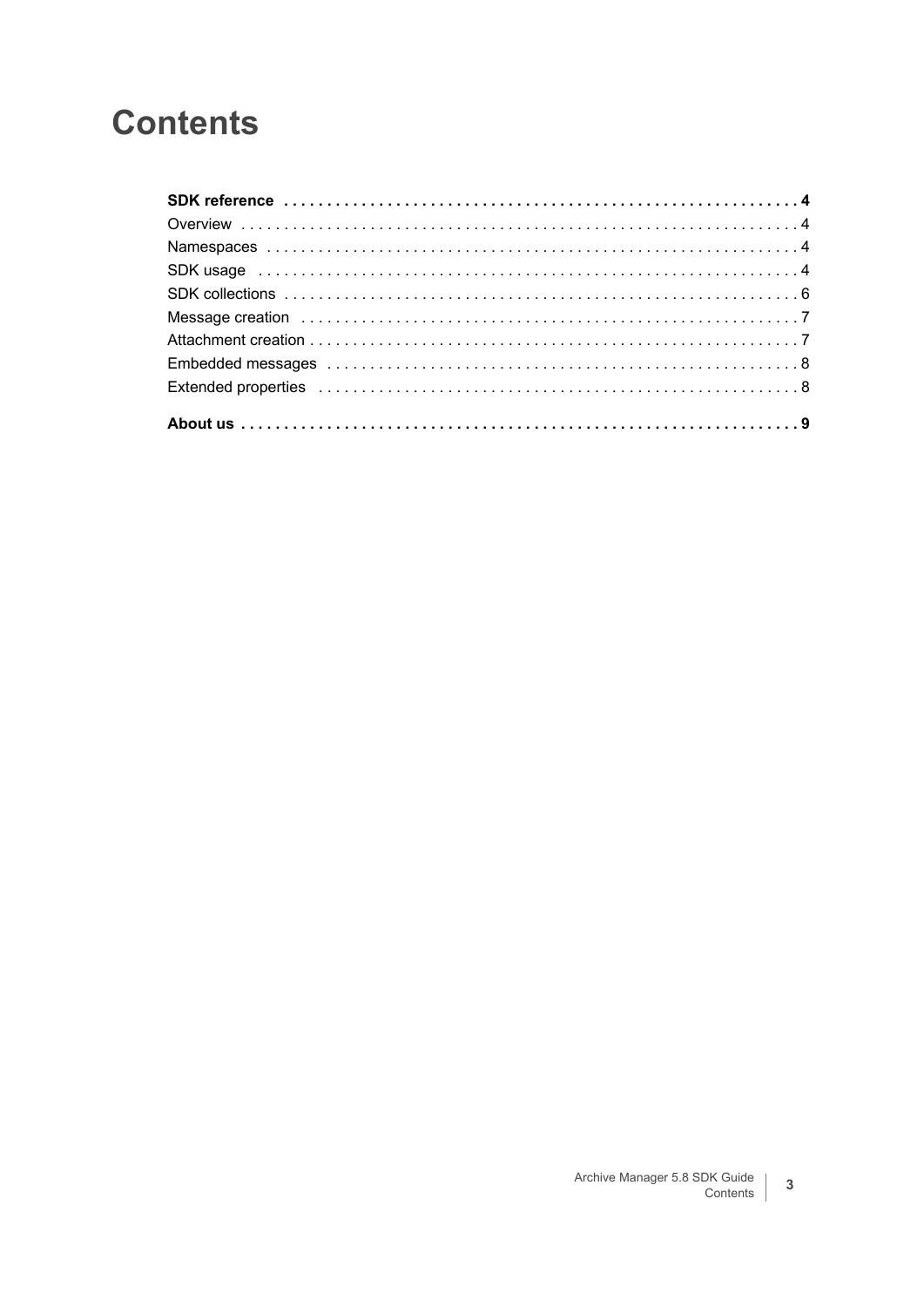# **SDK reference**

- <span id="page-3-0"></span>**•** [Overview](#page-3-1)
- **•** [Namespaces](#page-3-2)
- **•** [SDK usage](#page-3-3)
- **•** [SDK collections](#page-5-0)
- **•** [Message creation](#page-6-0)
- **•** [Attachment creation](#page-6-1)
- **•** [Embedded messages](#page-7-0)
- **•** [Extended properties](#page-7-1)

## <span id="page-3-1"></span>**Overview**

The Archive Manager SDK allows 3rd party application developers to interface with the archive for creation and retrieval of content and information. The Archive Manager SDK provides a high-level .NET class library that communicates with the Archive Manager RESTful Web Service API. SDK code documentation can be found in the **Quest.AM.Public.Documentation.chm** file.

## <span id="page-3-2"></span>**Namespaces**

There are three general SDK namespaces: Interfaces, Models, and Objects. Models and Objects implement the interfaces within the Interfaces namespace. Each class in the Objects namespace derives from a class in the Models namespace. Models are the base data classes that contain the properties that define the data type you are accessing. Objects are active types that have navigation, collections, and special properties that further describe relationships of a given Object to other Objects. Think of this as a three layer system where Interfaces are the Model and Object definitions, Models are the data storage, and Objects are the Model access.

The types and interfaces included in **Quest.AM.Public** and **Quest.AM.Public.Interfaces** are shared between the internal system and the SDK. These types are used when creating new messages or accessing certain message properties.

# <span id="page-3-3"></span>**SDK usage**

The primary Object is a class implementation of the **ISDKInstance** interface called **ArchiveManager**. The ArchiveManager class describes the Archive Manager RESTful Web Service API endpoint to which you are talking. The constructor takes a base URL and application name.

```
ISDKInstance archiveManager = new ArchiveManager("http://archivemanager/", 
      "Archive Manager Example Application");
ISDKLogin login = archiveManager.Login("Admin", "Password", "DEFAULT", false);
```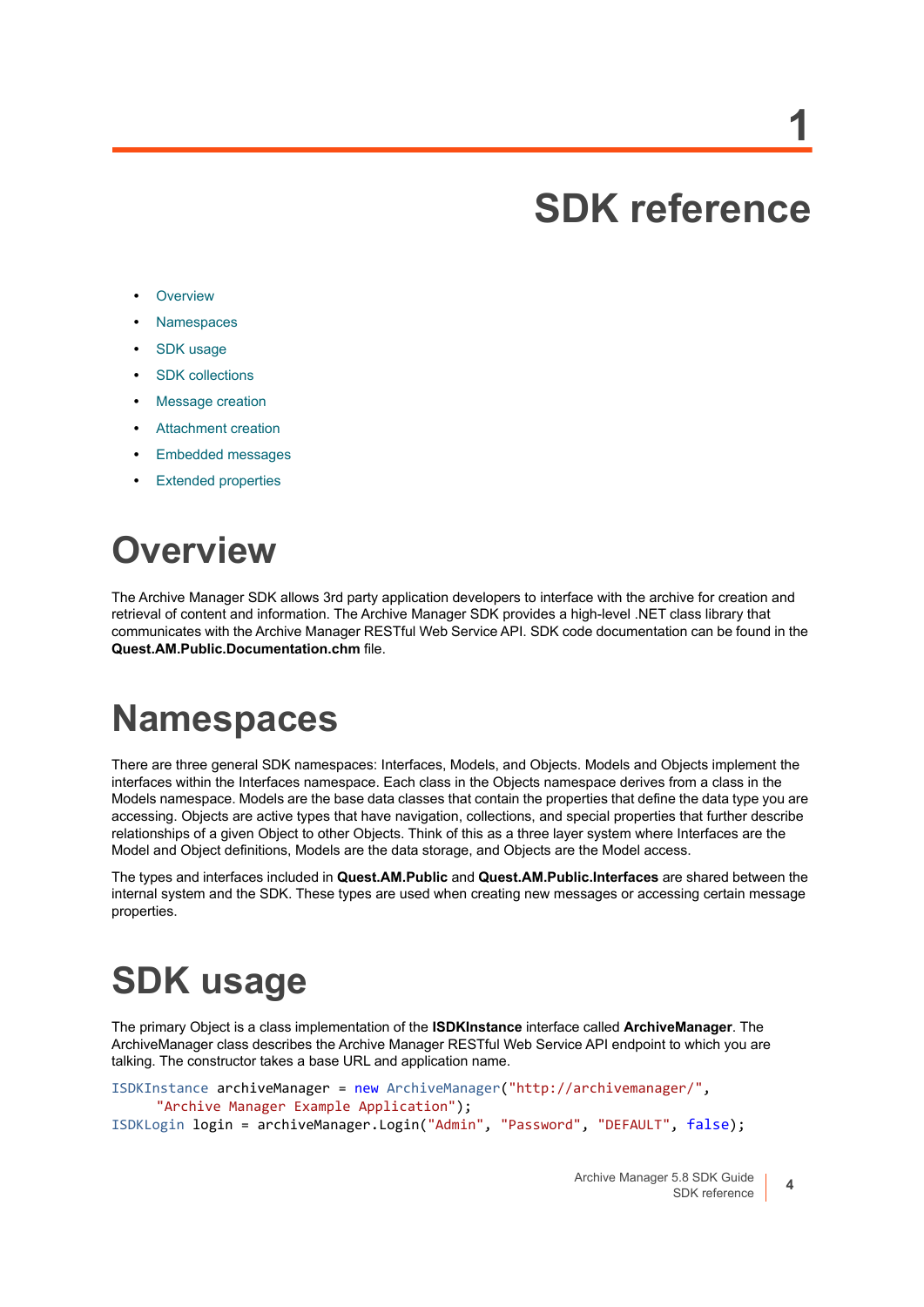ISDKMailbox myMailbox = login.PrimaryMailbox; ISDKMailboxCollection myMailboxes = login.Mailboxes;

Login must be called to authenticate to the endpoint. It will return the **ISDKLogin** Object for the authenticated user f successful. The **ISDKLogin** Object contains a property for the login's primary mailbox and a collection of mailboxes the login has delegated to it. The last argument changes the authentication mode to either Basic or Windows authentication. If the API endpoint is configured for Anonymous authentication, this argument should be set to **false**. If the API endpoint is configured for Windows authentication, this argument should be set to **true**. Passing a **null** username causes the application to authenticate as the user executing the application.

There is a collection Object for each of the primary types. In this example, **ISDKMailboxCollection** myMailboxes contains an enumerable property called "Items" that can be used to access each of the individual **ISDKMailbox** Objects within the collection.

foreach (ISDKMailbox mailbox in myMailboxes.Items) { String mailboxName = mailbox.Name; }

The SDK consists of many relationships branching from the **ArchiveManager** Object. All of the SDK Objects start with SDK followed by the Model for which they provide navigation. For example, **SDKMailbox** is the access Object for the **Mailbox** Model. The **Mailbox** Model contains the property data related to the mailbox, but cannot navigate to mailbox folders or mailbox messages. The **SDKMailbox** Object contains relationship access properties to allow navigation to an **ISDKFoldersCollection** Object or **ISDKMessagesCollection** Object.

Each **ISDKCollection** provides a **GetCount()** method that can be used to retrieve the count of the collection without a full enumeration. Using Linq extensions such as **Count()** or **Where()** on the **Items** enumerable can cause performance issues because they operate on the entire collection, causing the yielded self-filling enumerable to be fully retrieved and processed locally. Using the ISDKCollection.GetCount() method performs a SQL query to calculate the number of records, and is far less expensive than retrieving all records.

```
ISDKMailbox testMailbox =
```

```
archiveManager.Mailboxes.Items.FirstOrDefault(mb => mb.Name == "TestMailbox");
ISDKFolderCollection folders = testMailbox.Folders;
```

```
foreach (ISDKFolder folder in folders.Items)
{
  ISDKMessageCollection messages = folder.Messages;
  foreach (ISDKMessageSummary messageSummary in messages.Items)
   {
     ISDKMessage fullMessage = messageSummary.Email;
     String subject = fullMessage.Subject;
     IList<IAttachment2> attachments = fullMessage.Attachments;
     IList<IEmailAddress2> to = fullMessage.To;
  }
}
```
Any time an Object property is used, the SDK reissues the request for the data. In most cases, you will want to store the data you wish to access in its own variable to reduce sub requests while using Linq. For example, the following code would cause a new lookup for **MyLogin** for each item in the Mailboxes collection and would cause extra bandwidth to be used.

### }

```
ISDKMailbox testMailbox = 
  archiveManager.Mailboxes.Items.FirstOrDefault(mb => mb.OwnerLoginId ==
```
archiveManager.MyLogin.Id);

Each time **archiveManager.MyLogin.Id** is evaluated, a request for **MyLogin** will be executed first. The more efficient way to perform this Linq lookup is to store **MyLogin** in an **ISDKLogin** Object. This way the evaluation of the **ISDKLogin** Id property does not cause a new request to lookup **MyLogin**.

```
ISDKLogin myLogin = archiveManager.MyLogin;
ISDKMailbox testMailbox = 
  archiveManager.Mailboxes.Items.FirstOrDefault(mb => mb.OwnerLoginId == myLogin.Id);
```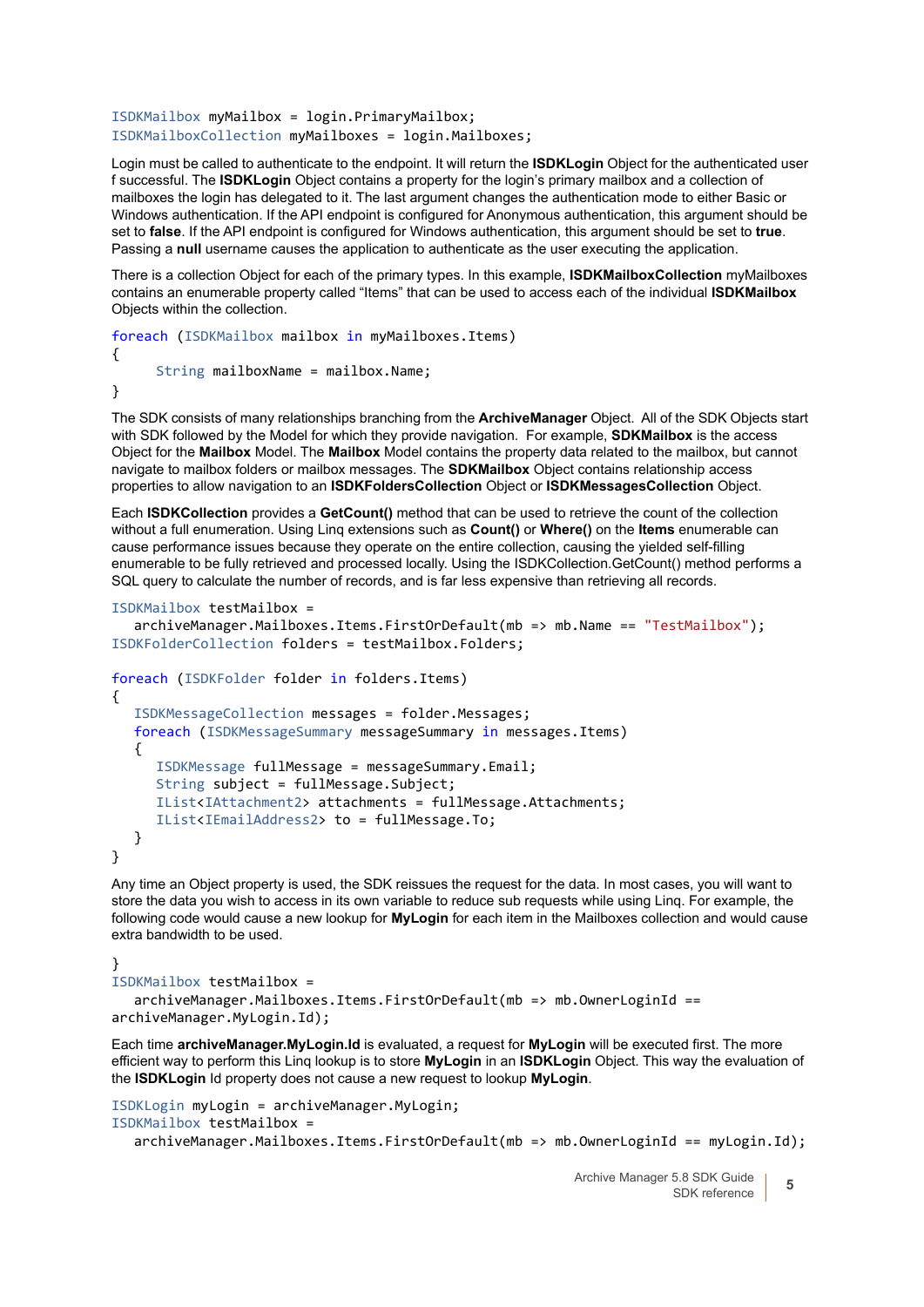The SDK Objects contain methods to **Refresh** or **Save**. This allows you to make changes to an object and save or revert changes by calling **Save** or **Refresh**. Certain properties cannot be change and calling **Save** may throw an exception.

```
//User1
String displayName = myLogin.DisplayName;
myLogin.DisplayName = "New Display Name";
myLogin.Refresh();
//User1
displayName = myLogin.DisplayName;
myLogin.DisplayName = "Another New Display Name";
myLogin.Save();
//Another New Display Name
displayName = myLogin.DisplayName;
```
## <span id="page-5-0"></span>**SDK collections**

**SDKCollection** Objects contain methods to **Add**, **AddByRef**, **RemoveByRef**, and **New**. The **Add** method allows you to create a new Object within the collection. In this case, the **Add** method only cares about the model data so it would require a model interface.

```
ISDKFolderCollection folders = testMailbox.Folders;
IFolder newFolder = new Folder();
newFolder.MailBoxId = testMailbox.Id;
newFolder.Name = "FolderName";
newFolder.Visible = true;
folders.Add(newFolder);
```
Using the **AddByRef** and **RemoveByRef** allows you to link and unlink by object ID. Each type will have an associated ID property that can be used to link into a given type collection. For example, you could add a folder to the Subfolders collection of another folder to build hierarchy.

```
ISDKFolderCollection folders = testMailbox.Folders;
ISDKFolder testFolder = folders.Items.FirstOrDefault(f => f.Name == "TestFolder");
ISDKFolder testFolder2 = folders.Items.FirstOrDefault(f => f.Name == "TestFolder2");
testFolder.Subfolders.AddRef(testFolder2.Id);
```
The **New** method returns an empty Model for convenience. Once you "**Add**" the Model to a collection, the **Add** method will return an SDK version ready for navigation. The ID field and other relevant links are populated.

```
ISDKFolderCollection folders = testMailbox.Folders;
IFolder newFolder = new Folder();
newFolder.MailBoxId = testMailbox.Id;
newFolder.Name = "FolderName";
newFolder.Visible = true;
ISDKFolder newSDKFolder = folders.Add(newFolder);
```

```
int newFolderId = newSDKFolder.Id;
//ownerMailboxId == testMailbox.Id
int ownerMailboxId = newSDKFolder.MailBoxId;
//0 for top level folder
int parentFolderId = newSDKFolder.ParentFolderId;
```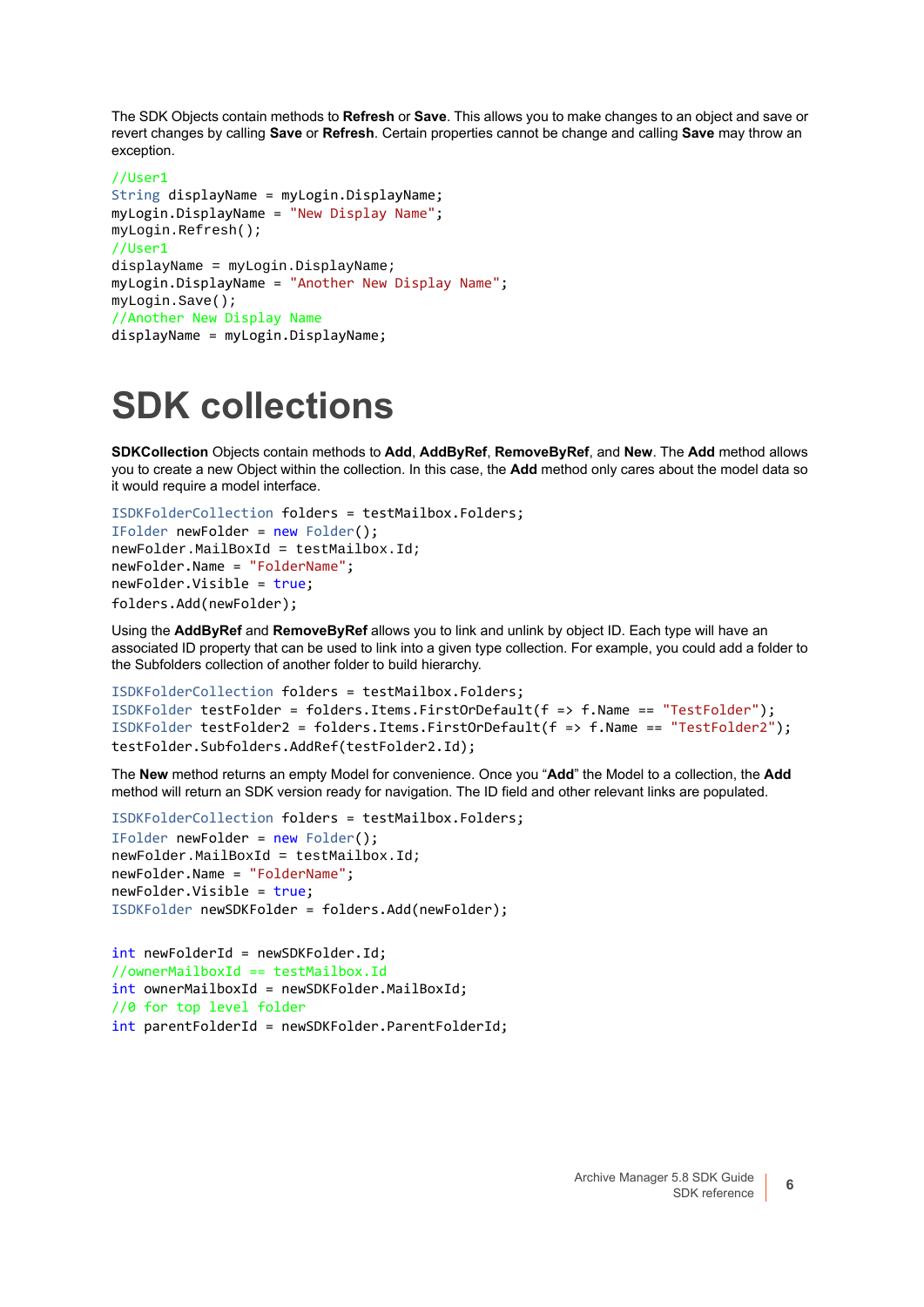### <span id="page-6-0"></span>**Message creation**

Messages are constructed using the **Message** and **Attachment** Models. These Models implement interfaces found in the **Quest.AM.Public.Interfaces** and require some types from **Quest.AM.Public**. Messages and attachments have many properties. Most are metadata that is not required. The following is an example of populating the general **Message** fields.

```
IMessage message = new Message();
message}.Attachments = new List<IAttachment2>();
message.From = new EmailAddress("DisplayName", "Email@Address.com");
message.To = new List<IEmailAddress2>();
message.To.Add(new EmailAddress("DisplayName", "Email@Address.com"));
message.CC = new List<IEmailAddress2>();
message.BCC = new List<IEmailAddress2>();
message.MessageClass = "IPM.Note";
message.BodyCodePage = 65001;
message.BodyFormat = BodyFormat.Text;
message.DateSent = DateTime.MinValue;
message.DateReceived = DateTime.MaxValue;
//Internet Message-ID as defined by RFC5322 section 2.2
message.Header = "2C257C1D6C0466419D1E46B7EB0EE3120FEB2702@ESCMail.esc.quest.local";
//Low = 0, Normal = 1, High = 2message.Importance = 1;
//None = \theta, Personal = 1, Private = 2, CompanyConfidential = 3
message.Sensitivity = 0;
//Message = 1, Calendar = 2, DeliveryStatusNotification = 3, Contact = 4
message.MessageTypeID = 1;
//Internet Message-ID as defined by RFC5322 section 3.6.4
message.OrigionalMessageID = "InternetMessageID";
//Important when embeding email as attachments, always set to Email;
message.PartType = EmailPartType.Email;
//Total number of bytes
message. Size = 500imessage.Subject = "Message Subject";
//ConversationIndex as defined by Microsoft E-Mail Object Protocol Specification 
//[MS-OXOMSG] PidTagConversationIndex Base64 encoded value,
//otherwise RFC2822 section 3.6.4 describes In-Reply-To and References headers
message.ThreadIndex = "AQHNjQWAdEBzhLInT0yR5EYT63xljA==";
//ConversationTopic as defined by Microsoft E-Mail Object Protocol Specification 
//[MS-OXOMSG] PidTagConversationTopic, typically the message original subject
message.ThreadTopic = "Message Subject";
```
Body elements are provided as a **Stream** type using the **StreamAsIDataStream2** wrapper class. The Constructor contains a few fields that are for internal use only at the moment. The important fields will be the stream with the content, the **DataStreamPartType**, and the stream length.

```
MemoryStream bodyStream = new MemoryStream();
message.Body = new StreamAsIDataStream2(DataStreamPartType.Body, null, Guid.Empty, 
false, bodyStream, false, 0, bodyStream.Length);
```
## <span id="page-6-1"></span>**Attachment creation**

Attachments are added to the message's **Attachments** collection. An **Attachment** contains many meta-properties used to describe the attachment, but not all are required.

```
Attachment attachment = new Attachment();
attachment.Name = "Attachment";
```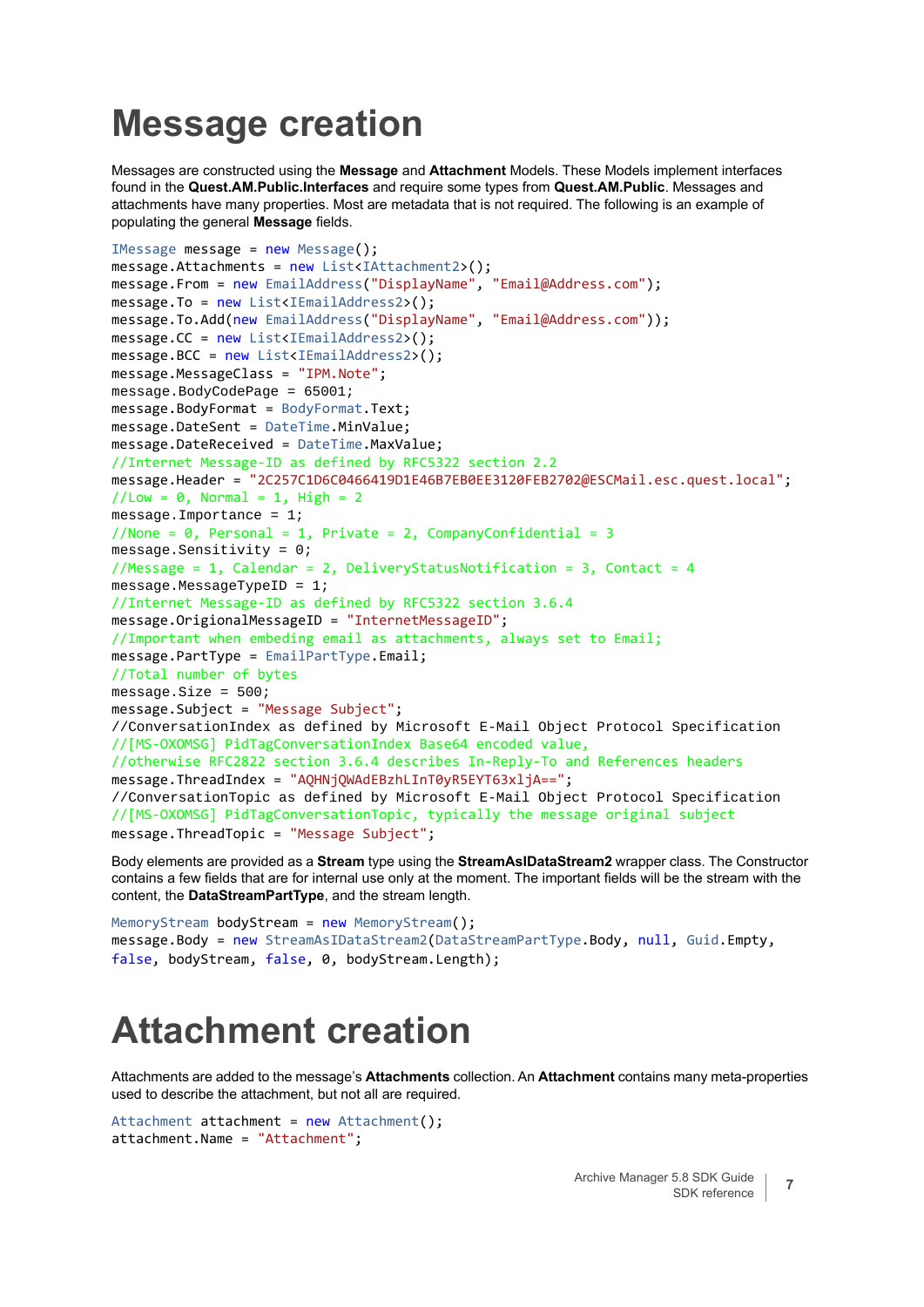```
attachment.FileName = "Attachment.docx";
attachment.ContentType = "application";
attachment.ContentSubType = "docx";
attachment.ContentDescription = "Attachment Description";
attachment.PartType = EmailPartType.Attachment;
```
The attachment stream is also uses the **StreamAsIDataStream2** wrapper class. The property **StreamType** needs to be set based on the type of attachment it is. In this case, **ByValue** for an actual attachment file.

```
//ByValue = 2, EmbeddedMsg = 6, OLE = 7attachment.StreamType = 2;
```

```
MemoryStream attachmentData = new MemoryStream();
attachment.Size = attachmentData.Length;
attachment.Data = new StreamAsIDataStream2(DataStreamPartType.AttachData, null, 
Guid.Empty, false, attachmentData, false, 0, attachmentData.Length);
```
### <span id="page-7-0"></span>**Embedded messages**

Attaching messages as embedded messages can be done by assigning the message object to the **Data** property of the attachment. Setting the **StreamType** to 6 for EmbeddedMsg will allow the parser to properly handle the embedded message.

```
IMessage message = new Message();
//ByValue = 2, EmbeddedMsg = 6, OLE = 7attachment.StreamType = 6;
attachment.Size = message.Size;
attachment.Data = message;
```
### <span id="page-7-1"></span>**Extended properties**

Certain message types may contain extended properties and can be added to the message **SourceProperties** property. For example, we can add the property "Task.StartTime" to the message. These extended properties require special formatting and encoding. A method was provided at the instance level to attach the properties to a message.

```
IMessage message = new Message();
MessageSourceProperties messageProperties = new MessageSourceProperties();
messageProperties.Add(new MessageSourceProperty("Task.StartTime", DateTime.Now, 
SourcePropDataType.DateTime));
archiveManager.EncodeSourceProperties(messageProperties, message);
```